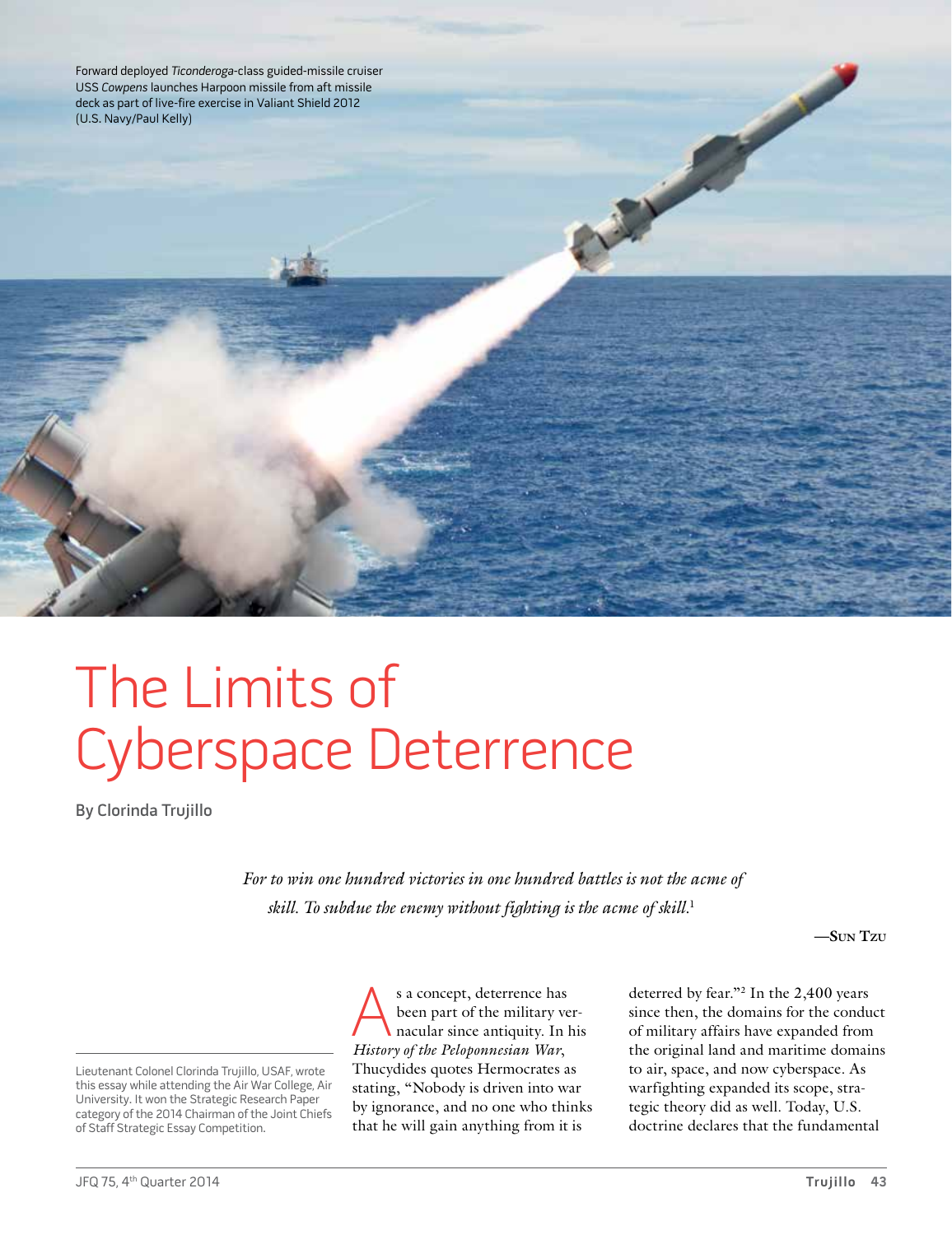# **Figure 1. Cyberspace Components**



purpose of the military is to deter or wage war in support of national policy.3 Therefore, military strategists and planners have a responsibility to assess how adversaries may be deterred in any warfighting domain. Through the joint planning process, planners, working through the interagency process, consider deterrent options for every instrument of national power diplomatic, informational, military, and economic—across all phases of military operations.4 However, most of the thought and analysis in deterrence has revolved around the use of conventional and nuclear weapons.

In May 2009, President Barack Obama acknowledged the United States considers its digital infrastructure a strategic national asset and declared that protecting it would be a national security priority.5 Besides working to ensure information and communication networks are secure, this protection would also take the form of deterring, preventing, detecting, and defending against cyber attacks. As a result, American national and military policy has incorporated cyberspace deterrence as a necessary objective and has identified a need to use cyber capabilities to deter adversaries in or through cyberspace. But is this an achievable objective and, if so, to what extent?

By providing an understanding of the cyberspace domain and deterrence theory, as well as reviewing existing policy, this article shows that although deterrence is a viable component of strategic thought for conventional and nuclear military operations, deterrence in cyberspace is limited due to restrictions imposed by a lack of attribution, signaling, and credibility. As a result, the U.S. Government should strengthen its cyberspace defenses, pursue partnerships, and advance policy and legislative solutions, while undertaking further research to overcome the limits inherent in cyberspace deterrence today.

## **Understanding Cyberspace**

Cyberspace is a domain created through the interaction of three different components: the hardware, the virtual, and the cognitive (see figure 1). The physical reality of cyberspace is comprised of the interdependent network of information technology infrastructures.6 This includes all the hardware of telecommunication and computer systems, from the routers, fiber optic and transatlantic cables, cell phone towers, and satellites, to the computers, smartphones, and, ultimately, any device that contains embedded processors such as electric power grids and the F-22 Raptor. Some of these systems might be connected to local networks or the Internet some or all of the time. Others might never be physically connected but can receive data input through connected devices or external media. Cyberspace also has a virtual component that encompasses the software, firmware, and data—the information—resident on the hardware. This includes the operating systems, applications, and data stored on the hard drive or memory of a computing system.

This hardware and software are extremely complex, fast, and cheap. In the past 40 years, the number of transistors on a microprocessor has increased from 2,300 to over 2.5 billion. Storage devices are 200,000 times the size of the first computer hard drive. Aircraft flown by the U.S. Air Force have evolved from the F-4 Phantom, with 8 percent of its functions performed by software, to the F-22 Raptor, which is 80 percent dependent on computer technology.7 Cyberspace has become a global, pervasive environment with everyone from users to corporations to governments becoming more dependent on connectivity and access—and this

access is extremely fast. One computer can connect to another on the other side of the world in milliseconds. Furthermore, the cost of entry into cyberspace has become negligible. Originally, only research institutions and governments could afford it, but now anyone can purchase a smartphone or a laptop computer and have access to the environment, the billions of users, and the millions of terabytes of information resident in it.

The human, or cognitive, aspect is the final element of cyberspace. Whereas other domains are solely part of the physical environment, cyberspace, as the only man-made domain, is shaped and used by humans. Cognitive personas interact with the virtual environment and each other. In cyberspace, this human persona can be reflective, multiplicative, or anonymous. To access certain networks, for example, researchers have developed identity management tools to ensure the identity is an accurate reflection of the person. However, the same user can have a different persona, or many cyber personas, in other systems—for example, multiple email accounts. This leads to an element of anonymity whereby one cannot always positively identify the user of a system. It is difficult to prove that a person using an account is the person he or she claims to be. Cognitive users of the cyberspace environment can be nation-state or nonstate actors (such as users, hackers, criminals, or terrorists).

When the architecture of cyberspace was originally developed, its creators envisioned neither the proliferation nor the advanced technologies that would evolve. If he had a chance to do it again, Vint Cerf, one of the "fathers" of the Internet, has stated, "I would have put a much stronger focus on authenticity or authentication—where did this email come from, what device I am talking to."8 The limitations of cyberspace make it difficult to protect and defend it. Although the physical elements may reside within sovereign territorial boundaries, the virtual spaces do not. Pakistan has cyber assets in the United States; India has some of its assets in Norway.9 This limits the idea of a possible "Monroe Doctrine"10 in cyberspace, especially when private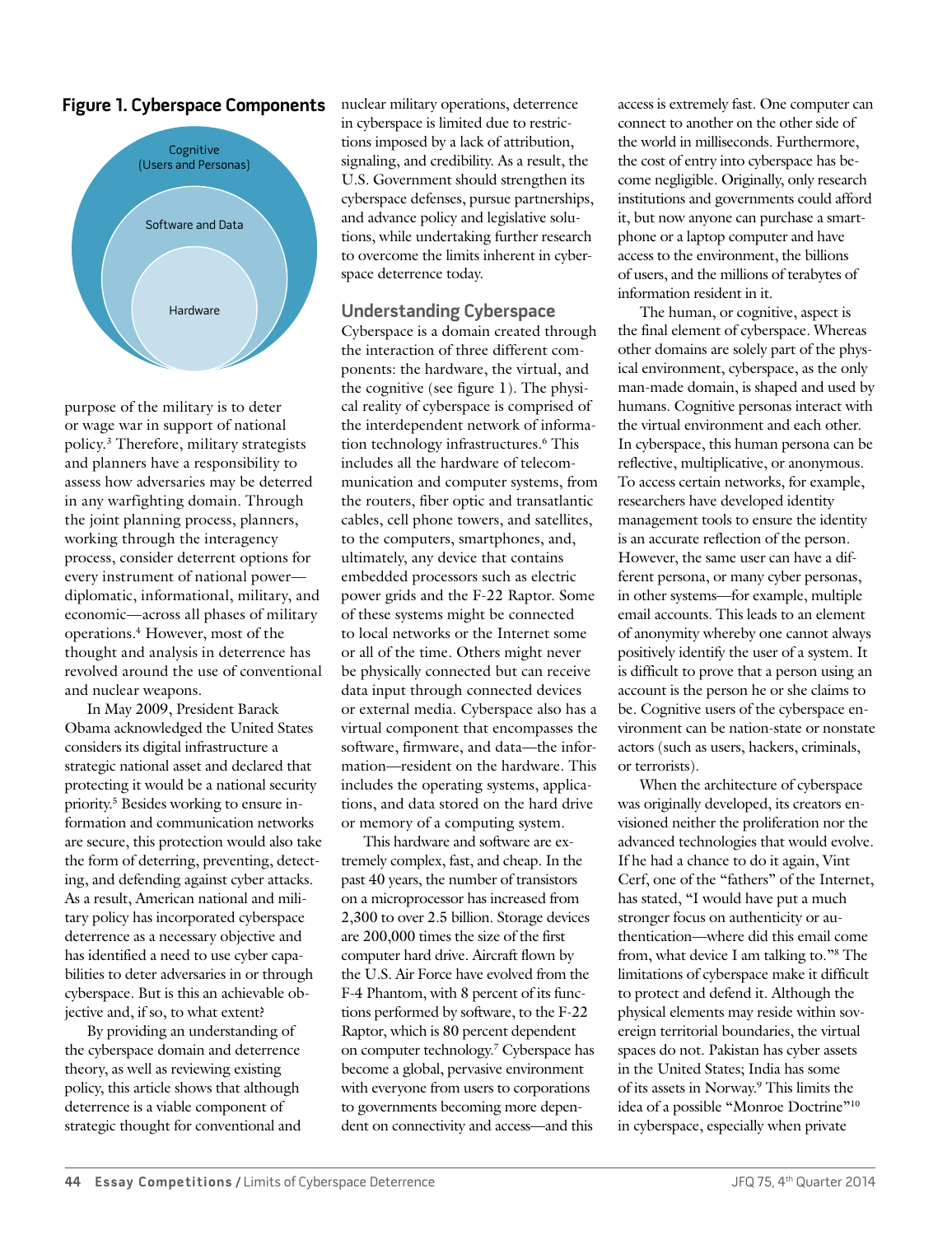and foreign entities own so much of the infrastructure, data, and virtual components. In many ways, the capabilities and uses inherent in cyberspace are limitless, restricted only by existing hardware and software restraints. To address successfully whether the concept of cyberspace deterrence is feasible, however, requires a framework for deterrence theory itself.

# **Understanding Deterrence**

*Deterrence*, according to joint doctrine, is the prevention of action by either the existence of a credible threat of unacceptable counteraction or the belief that the cost of action outweighs the perceived benefits.<sup>11</sup> In other words, deterrence is successful when an actor is convinced that restraint from taking an action is an acceptable outcome.12 It is a state of mind in the adversary.<sup>13</sup> Although the U.S. military can take actions with intent to deter, it is the adversary who determines whether the actions are successful. Deterrent options can be either latent (passive) or active. Latent deterrence is a defensive measure also referred to as deterrence by denial. Active deterrence is achieved through the threat of retaliation—or rather, deterrence by punishment.<sup>14</sup> Edward Luttwak in *The Political Uses of Sea Power* proposed a typology for the political application of naval power that addressed the breadth of military purpose from deterring to waging war. This typology is applicable to the cyberspace domain and succinctly depicts both of these deterrent options (see figure 2).15 The first of these options is latent deterrence where there is no directed effort by an actor to deter another. In cyberspace, if a hacker wanted to break into a wireless network but the administrator had changed the default password, the hacker might be initially deterred. However, the administrator was not actively deterring the hacker. Instead, he or she had taken basic cybersecurity actions to protect, or defend, the network. As a result, the security and resiliency of computer systems provide a possible deterrent to actors in cyberspace. The second deterrent option is active deterrence. In this

# **Figure 2. Edward Luttwak's Armed Suasion Typology**



case, the deliberate exercise of military influence evokes deterrent effects. For example, if the United States issued warnings or threats to an adversary, this would be an active deterrence act.

Successful active deterrence, however, requires attribution, signaling, and credibility.16 A target for deterrence must be identifiable (or *attributable*). For example, in the nuclear arena, the United States has matured its capability in forensics to determine the origin of nuclear material regardless of the source.17 It can attribute the material to a particular nation or actor, which thus becomes the target to which deterrent actions are tailored. *Signaling* is the effort to communicate the message to the intended audience. *Credibility* requires maintaining a level of believability that proposed actions might be used. If the United States claims that a response would be full spectrum, the target needs to believe it. This also requires a demonstration of capability. To deter a target actively, one has to have the means to threaten the target into inaction. In a nuclear scenario, all nations are aware of the American ability to attribute a nuclear attack to its source, U.S. retaliatory policy, and its demonstrated nuclear abilities. The United States has the clear capability and credibility to follow through with this threat and has provided signaling to any who would challenge it. However, nuclear deterrence strategy does not translate well to other domains. To address some

of these concerns in today's asymmetric environments, Washington revised its deterrent options to a tailored deterrence concept focused on specific state or nonstate actors.18 Nevertheless, cyberspace policy and doctrine have not evolved as smoothly.

## **Cyberspace and Deterrence in Policy and Doctrine**

In 2009, Lieutenant General Robert Schmidle, Jr., USMC, then the first deputy commander for U.S. Cyber Command, summarized the state of strategic thinking for the newest warfighting domain: "There is a real dearth of doctrine and policy in the world of cyberspace."<sup>19</sup> At that time, cyberspace strategic thought was limited in scope and, in some cases, classified. More than 10 years earlier, President Bill Clinton had identified the importance of and vulnerability present in American systems when he issued an executive order in 1996 on critical infrastructure protection.20 In the ensuing decade, however, terms such as *computers*, *cyberspace*, or *networks* barely received mention in American national strategic policy. For example, the 2005 National Defense Strategy touched on cyber assurance support. In addition, the 2006 Quadrennial Defense Review declared the Department of Defense (DOD) would "maintain a deterrent posture to persuade potential aggressors that objectives including cyberspace would be denied and could result in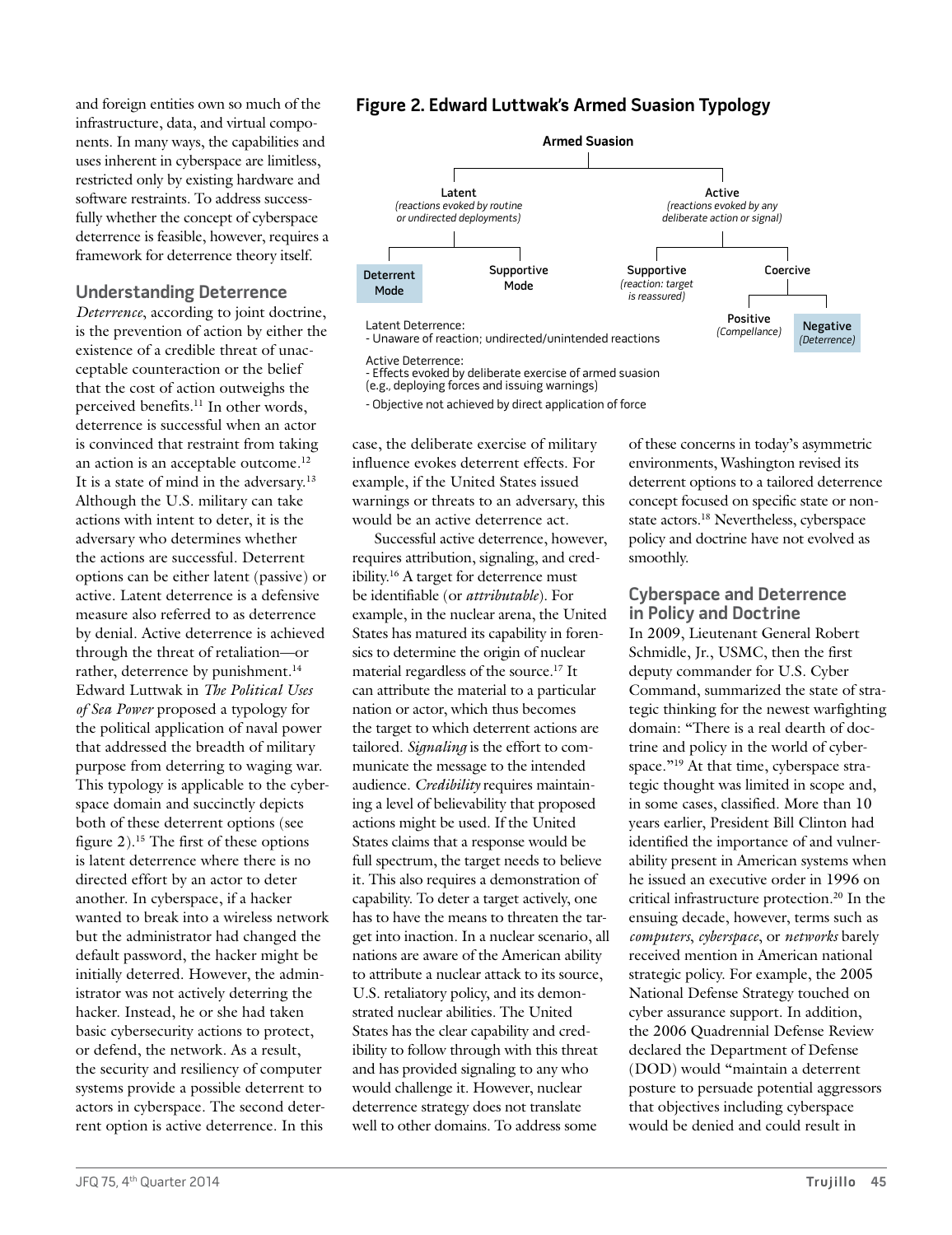#### **Table 1. Deterrence and Cyberspace in Policy**

| Policy                                           | Summary                                                                                                                                                                                                                                                                                                                                                                                                                                                                  |
|--------------------------------------------------|--------------------------------------------------------------------------------------------------------------------------------------------------------------------------------------------------------------------------------------------------------------------------------------------------------------------------------------------------------------------------------------------------------------------------------------------------------------------------|
| 2010 National Security<br>Strategy               | Prevent/deter state and nonstate actors:<br>identify and interdict threats<br>deny hostile actors' ability to operate within borders<br>protect critical infrastructure and key resources<br>secure cyberspace (invest in people/technology and strengthen partnerships).<br>Recognizes some threats cannot be deterred.                                                                                                                                                 |
| 2011 National Military<br>Strategy               | Military role is to deter and defeat aggression.<br>Enhance deterrence by having capability to fight through degraded environment and improving ability to attribute and defeat<br>attacks on systems and infrastructure.<br>Military must provide broad range of options to ensure access and use of cyberspace and hold malicious actors accountable.<br>Need for resilient cyberspace architecture employing detection, deterrence, denial, and multilayered defense. |
| 2011 International<br>Strategy for Cyberspace    | Dissuade and deter with overlapping policies that combine network resilience with vigilance and credible response options.<br>The United States will respond to hostile acts in cyberspace as to any other threat to the country through the use of any<br>available means.                                                                                                                                                                                              |
| 2011 DOD Strategy for<br>Operating in Cyberspace | Support 2011 International Strategy for Cyberspace.<br>Deter/mitigate insider threats through workforce accountability and internal monitoring.<br>Enables collective self-defense and deterrence through development of international shared situational awareness and<br>warning capabilities.                                                                                                                                                                         |

#### **Table 2. Deterrence and Cyberspace in Joint Doctrine**

| Joint Publication                                | Deterrence and Cyberspace Summary                                                                                                                                                                                                                                                                                                                                                                                                                                            |
|--------------------------------------------------|------------------------------------------------------------------------------------------------------------------------------------------------------------------------------------------------------------------------------------------------------------------------------------------------------------------------------------------------------------------------------------------------------------------------------------------------------------------------------|
| 3-0, Joint Operations                            | Role of deterrence in general: "Deterring adversaries is a [U.S.] goal."<br>Role of deterrence in joint operational planning process<br>Cyberspace only mentioned in inclusion of U.S. Cyber Command and its mission.                                                                                                                                                                                                                                                        |
| 3-12, Cyberspace<br>Operations                   | Does not mention deterrence specifically or directly.<br>Cyberspace defensive actions include protect, detect, characterize, counter, and mitigate to secure, operate, and defend network.<br>Cyberspace attack actions are deny, degrade, disrupt, destroy, and manipulate to create direct denial.<br>Cyberspace capabilities are integrated at all levels and in all military operations.<br>Cyberspace operations are conducted across the range of military operations. |
| 3-13. Information<br><b>Operations</b>           | Effective employment of information-related capabilities (including cyberspace operations) during shape and deter phases of<br>an operation or campaign can have significant impact.<br>Cyberspace capabilities deny or manipulate decisionmaking.                                                                                                                                                                                                                           |
| 3-14, Space Operations                           | Space deterrence is accomplished by:<br>promoting/demonstrating responsible behavior in space<br>pursuing partnerships that encourage restraint<br>contributing to quick attribution for attacks<br>protecting space capabilities and infrastructure<br>· implementing appropriate responses should deterrence fail.                                                                                                                                                         |
| 3-27, Homeland Defense                           | Offensive capabilities with defensive may deter adversary from threatening or attacking the homeland.<br>Environment presents unique challenges for joint force commander (JFC) in selection and engagement of targets in cyberspace.<br>Because specific attribution and geographic location are often difficult to determine, JFC must abide by rules of engagement.                                                                                                       |
| 5-0, Joint Operation<br>Planning                 | Includes examples of deterrent options for each instrument of national power.<br>Informational flexible deterrent options include protecting friendly communications systems and intelligence assets through<br>computer network defense, operations security, and information assurance.                                                                                                                                                                                    |
| Deterrence Operations<br>Joint Operating Concept | Published in 2006, but not a standard joint publication. It was scheduled for an update in 2008.<br>Identified that network defense capabilities could play important role in deterrence operations.                                                                                                                                                                                                                                                                         |

overwhelming response,"21 but did not build upon this, and neither did military doctrine. Although President George W. Bush did not address cyberspace in the 2002 National Security Strategy (NSS), he did mention deterrence. First, there is a preeminent focus on weapons of mass destruction and the importance to deter their use whenever possible. The 2002 NSS highlights the military's role in deterring these threats against U.S.

interests and theorizes that traditional concepts of deterrence will not work against terrorists.22 Furthermore, the 2002 NSS identified a requirement to detect and deter international industrial espionage but did not present this task as a military role. Instead, this is covered under the task of enforcing trade agreements and laws against unfair practices.

Since President Obama's statement in 2009 emphasizing the importance of cyberspace to national security, policy and doctrine for the cyberspace domain and cyberspace deterrence have advanced significantly. Although not consistent with each other, the 2010 NSS, the 2011 National Military Strategy, and other policy documents have begun to address cyberspace and define objectives for cyberspace deterrence (see table 1). Joint doctrine also varies in its maturity and consistency in referring to deterrence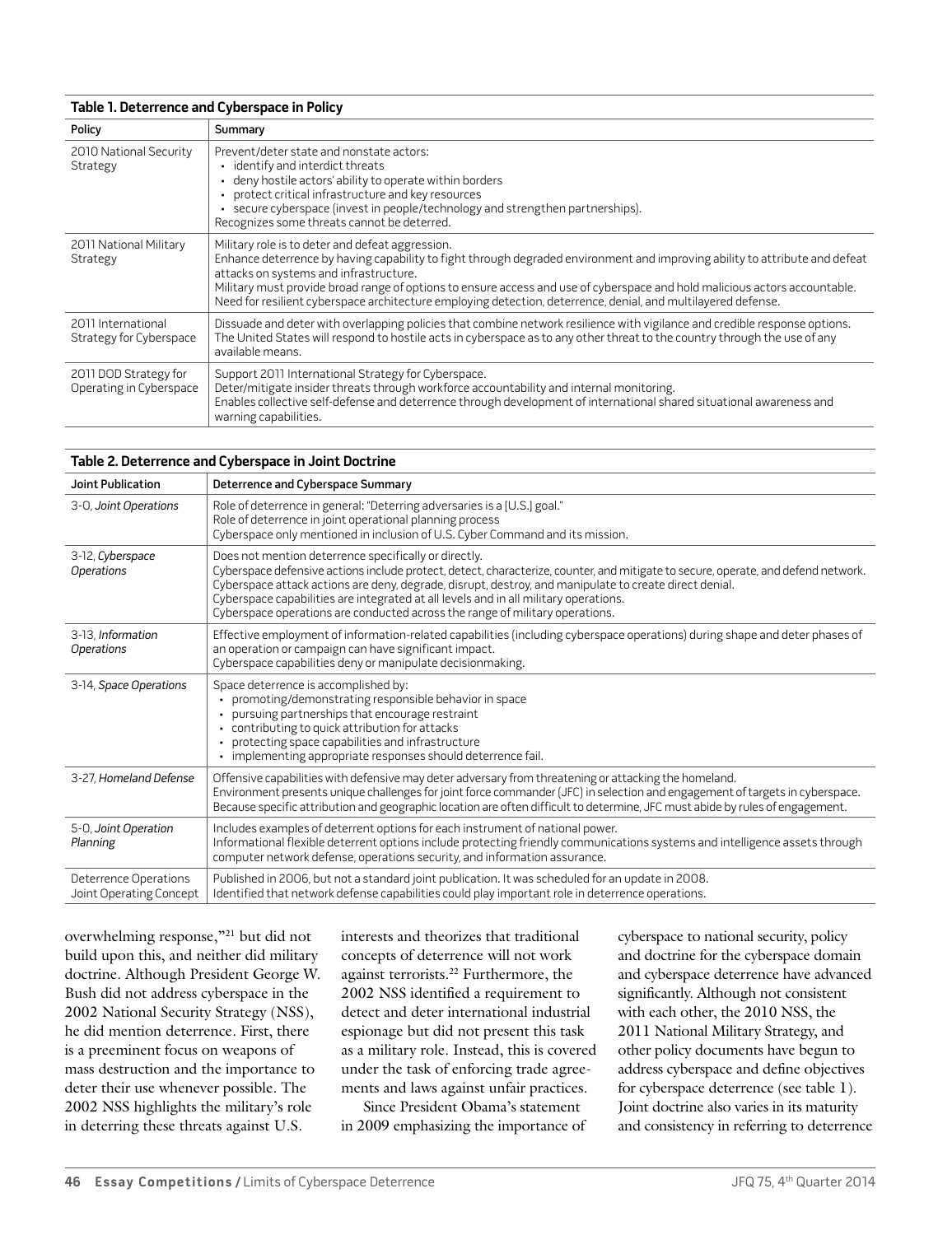or the cyberspace domain (see table 2). For example, Joint Publication (JP) 3-14, *Space Operations*, includes ways through which space deterrence is accomplished. Although some of these would be applicable to the cyberspace domain, JP 3-12, *Cyberspace Operations*, does not address deterrence at all. Moreover, cyberspace doctrine for the military Services is not consistent with joint doctrine. It is continuing to mature through military exercises and the evolution of the U.S. Cyber Command force development construct. For instance, the relevant doctrine for the Air Force was last updated in 2011—2 years before the publication of the joint doctrine—and does not address deterrence in a useful capacity.<sup>23</sup>

Based on this existing policy and doctrine and additional scholarly efforts, proposed cyberspace deterrent options include:

- **•** develop policy and legal procedures
- **•** develop other credible response options
- **•** pursue partnerships
- **•** secure cyberspace
- **•** enhance resiliency
- **•** strengthen defense
- conduct cyberspace deception.

Each of these deserves a brief explanation. Developing policy serves as a signaling component of deterrence and provides credibility when supported by demonstrated action. Closely integrated with policy is enhancing legal procedures to apprehend and prosecute criminals and nonstate actors. Other credible response options include demonstrating capabilities to identify and interdict threats, to conduct offensive actions in cyberspace, and to implement appropriate responses should deterrence fail. The notion of pursuing partnerships drives an environment where multiple states and nonstate actors can work together for the improvement of all those involved. This can be accomplished through strengthening international norms for cyberspace, but can also further a framework for constructive deterrence.<sup>24</sup> In this situation, adversaries are co-opted into a relationship, preventing them from taking the action one is working to deter. Securing cyberspace

involves investing in digital literacy, developing secure technologies, and mitigating the insider threat. Enhancing resilience is a latent deterrent that helps one "fight through" in a degraded environment. Aligned with this is strengthening defense by protecting infrastructure, denying adversaries the ability to operate within one's borders, improving the ability to defeat attacks, sharing situational awareness, and improving attribution. Some authors suggest deception serves as a deterrent because cyberspace operations have the ability to manipulate decisionmaking. However, deception is not a deterrent; it is an intentional act designed to gain an advantage and inherently serves a different purpose than deterrence.<sup>25</sup>

## **Barriers to Cyberspace Deterrence**

Cyberspace characteristically provides limitations to many of the proposed cyberspace deterrent options. The first of these is the attribution challenge compounded by the speed of the domain. In 2012, then–Secretary of Defense Leon Panetta stated, "Potential aggressors should be aware that the U.S. has the capacity to locate them and to hold them accountable for their actions."26 Nothing could be further from the truth. In 2007, Estonia was the target of "large and sustained distributed denial-of-service attacks flooding networks or websites . . . many of which came from Russia,"27 but who was responsible? Although the attacks appeared to come from network addresses within Russia, it was never confirmed whether this was a statesponsored or nonstate effort. Some authors argue that an obvious deterrent to attacks, espionage, or criminal activity in cyberspace is to identify publicly the countries where these efforts originated, thereby leading others to regard that nation as a risky place to do business.28 Nations could also pursue sanctions against those harboring these actors.29 Unfortunately, many countries, including the United States, do not have the resources or the legal standing to validate the identity of the attackers

or to take actions against them. The difficulty of attribution is also a significant challenge to a cyberspace response. Any rapid counterstrike is likely to hit the wrong target, but hesitation could lead to increased vulnerability and exploitation.

A second limitation to cyberspace deterrence is that the first-strike advantage cannot be deterred. Sun Tzu wrote, "Know the enemy and know yourself,"30 but in cyberspace, many vulnerabilities are unknown. In 2007, both American and British government agencies detected a series of attacks codenamed "Titan Rain."31 These attacks, reportedly one of the largest scale infiltrations known at the time, had allegedly been going on undetected since 2002.32 This is only one example, but it demonstrates how the complexities of the domain make it impossible to be aware of all vulnerabilities or to monitor all systems. Existing cyberspace capabilities, defenses, and forces (both law enforcement and military) also fail to deter opponents. In 2012, Symantec, a cybersecurity company, identified a 58 percent increase in mobile malware and over 74,000 new malicious Web domains.<sup>33</sup> Moreover, there is a healthy market for zero-day exploits with prices ranging from \$5,000 to \$250,000.<sup>34</sup> In a related study on the cost of cybercrime, the Ponemon Institute found a 42 percent increase in successful cyber attacks on companies in 2012—a number that continues to move upward, although this trend could be attributed to businesses being more forthcoming on criminal activity.35 Both Symantec and McAfee have provided estimates on the annual cost of worldwide cybercrime ranging from \$110 billion to \$1 trillion,<sup>36</sup> though determining accurate costs is difficult as many companies do not want to report incidents due to possible business repercussions, and others may not be aware of criminal activity. Accordingly, it is difficult to show where deterrent actions deny either state or nonstate actors benefits.

Third, there is a risk of asymmetric vulnerability to attack in cyberspace—that is, the threat that the use of a capability could backfire. As one actor develops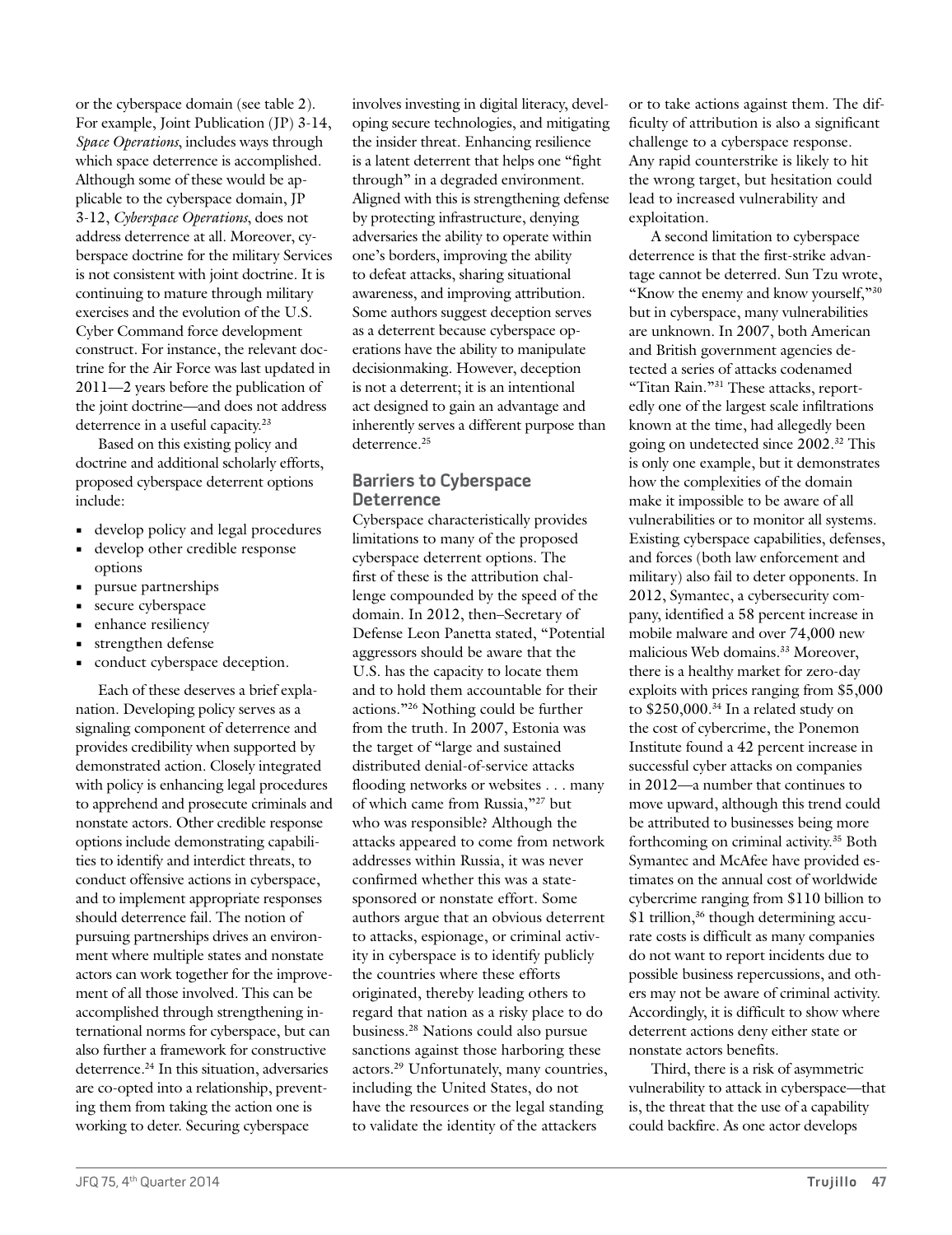

Workers prepare for launch of third Advanced Extremely High Frequency satellite, a joint-Service system that provides survivable, near worldwide, secure, protected, and jam-resistant communications for high-priority national military operations (Courtesy Lockheed Martin)

offensive and defensive capabilities, other actors will strive to improve their offensive and defensive skills as well. This continuous endeavor could push a model that leads to a cyber "arms race."37 In 1998, the Central Intelligence Agency (CIA) director announced the United States was developing computer programs to attack the infrastructure

of other countries.38 By then, the U.S. Government Accountability Office estimated over 120 state and nonstate actors had or were developing information warfare systems.<sup>39</sup> Information on exploiting vulnerabilities and attacking networks is readily available on the Internet,<sup>40</sup> and with American dependency on cyberspace being greater than most, the United

States is taking a risk by developing advanced cyberspace capabilities.

Credibility is also a significant issue in cyberspace. Credibility is dependent on proof, but attacks that work today may not work tomorrow. Even though the United States has "pre-eminent offensive cyberspace capabilities, it obtains little or no deterrent effect"41 from them for two reasons. First, claiming to put a specific target at risk from a cyber attack will likely result in that asset receiving additional protection or being moved offline and placed out of risk.42 Second, secrecy may be working against American interests. General James Cartwright, USMC, stated, "You can't have something that's secret be a deterrent. Because if you don't know it's there, it doesn't scare you."43 Once introduced, cyberspace weapons become public property, which quickly renders the capability useless.44 Stuxnet, the malware that destroyed centrifuges in Iranian nuclear facilities, is a perfect example. After its identification, responses resulted in two separate reactions: companies patched vulnerabilities in their software exploited by Stuxnet, and variants of the malware began to appear. Unlike kinetic weapons, cyber weapons, once released, can be analyzed, understood, and modified by other actors, thereby eliminating the deterrent element of the cyberspace capability.

Credibility is also dependent on action. However, the United States has a poor track record of responding to cyberspace incidents due to delayed detection, inability of attribution, and limited, if any, action<sup>45</sup> as the boundaries of proportionality are still evolving. In 2009, then–Major General William Lord, commander of the Air Force Cyber Command (Provisional), noted, "It's easier for us to get approval to do a kinetic strike with a 2,000-pound bomb than it is for us to do a non-kinetic cyber activity."46 Even though President Obama, through the International Strategy for Cyberspace, has stated the United States reserves the right to respond to hostile acts in cyberspace with any instrument of national power, and the Pentagon has declared that a computer attack from a foreign nation could be considered an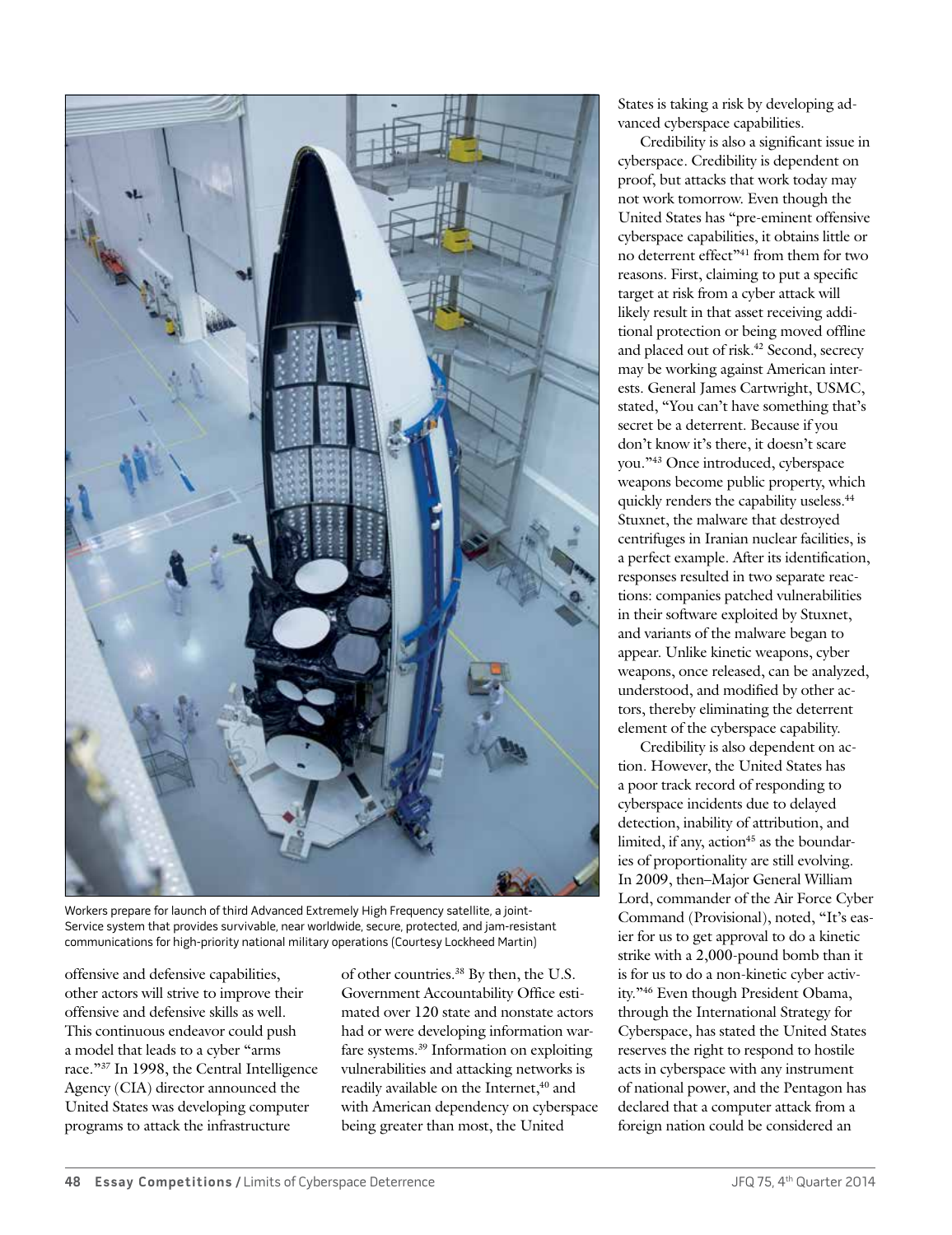act of war, both have left unclear what the response would be.47 The U.S. Government, its citizens, and private organizations are on the receiving end of millions of cyber intrusions per day, but the United States has established a precedent of limited action to and tolerance of these incidents. The 2007 Estonia incident also depicts one aspect of this credibility challenge. As a result of the alleged Russian cyber attacks, Estonia declared its security threatened and sought support from the North Atlantic Treaty Organization.48 However, many Alliance members, including the United States, did not share this perspective. There had been no physical violence, casualties, or territorial invasion, and Russia did not claim responsibility for the incidents. Tolerance to crime, espionage, and other cyberspace acts has established a high threshold preventing the use of force in domains other than cyberspace to date.

Lastly, cyberspace actors have a different risk tolerance than those acting in a physical domain due to their perceived anonymity, invulnerability, and global flexibility. Neither policy nor legal recourse is sufficient to deter state or nonstate actors from their objectives. For example, no one has officially claimed responsibility for the development and deployment of Stuxnet. Additionally, last year, the Federal Bureau of Investigation published a Cyber Most Wanted list.49 Although there are Federal arrest warrants on these people, it is likely none of them are in the country or committed their crimes while in it. In many cases, the actors' goals are to defy authority or gain prestige.50 Existing guidance is neither credible nor enforceable and antiquated legal procedures have not kept up with technological advances to meet this challenge. Then-commander of U.S. Cyber Command, General Keith Alexander, USA, stated in 2012, "Last year we saw new prominence for cyber activist groups, like Anonymous and Lulz Security that were encouraging hackers to work in unison to harass selected organizations and individuals."51 Besides being insufficient to deter state and nonstate actors, U.S. or international cyberspace policy challenges American interests. Washington

the day before the scheduled signing, the United States rejected it for two reasons: the interrelationship between telecommunications and the Internet,<sup>52</sup> and an expansion of the United Nations' role in Internet governance.53 Even though the agreement would not have been legally binding, the United States believed the former reason could have led to restrictions on free speech and the latter would drive a government-led model for Internet oversight. Instead, the United States prefers the multi-stakeholder model in place today that allows for government, commercial entities, academia, and others to deliberate and establish Internet standards. If Washington is serious about international partnerships in cyberspace, it needs to find a way to overcome its realist angst in this domain. The impetus to maintain cyberspace freedom of action limits the option to hold a nation accountable for cyber activities within its borders. These barriers to deterrence delineate problems with attribution, signaling, and credibility—all characteristics of active deterrence. Moreover, the technology and architecture of the cyberspace domain—the complexity, vulnerability, and attribution problems—limit the success of credible response options for deterrence as well. However, even though the cyberspace domain is not 100 percent defensible, latent deterrence options through cyber defense do provide a viable

wants to maintain freedom of action in cyberspace, which includes the ability to conduct espionage and exploitation for diplomatic and military reasons. Pursuing partnerships, especially in the international commons, challenges this desire. In December 2012, the International Telecommunications Union revised governing agreements with a negotiated global telecommunications treaty. On

## **Recommendations**

option for use in cyberspace.

Successful cyberspace deterrence needs to be a whole-of-government effort to defend the military, the public and private sectors, and international partners and allies. Based on the assessment presented, feasible options

for cyberspace deterrence comprise strengthening defense to include securing cyberspace and increasing resiliency, pursuing partnerships, and advancing policy and legislative solutions. Today, these options are restricted to the realm of latent deterrents. Further research, however, may yield opportunities that eliminate the attribution, signaling, and credibility restrictions of the cyberspace domain.

To support defensive actions, private and public organizations need to identify critical assets and build up resiliency of those systems including ensuring nonhomogeneity in systems technology. For example, rather than standardizing software and hardware across a network, organizations should install different operating systems for key backup systems. Unfortunately, recent efforts are headed the other way. DOD is developing a single integrated network with an expectation that it will be more cost effective and can be more easily defended. Instead, this centralizes vulnerabilities and makes it easier for adversaries to exploit. For instance, the Air Force's unclassified network desktop and server solution is built around the Microsoft Windows operating system, but this operating system has thousands of known (and unknown) vulnerabilities. The unclassified network routers are a standardized Cisco product, yet Cisco has identified and published 560 security advisories for its systems.54 As a result of identifying a new vulnerability in either the Microsoft or Cisco systems, a cyber actor can exploit or attack all areas of the network dependent on those products. On the other hand, this actor would be unable to affect the F-22's Integrated Management Information System directly as it runs on a different operating system.

In addition, the military needs to defend priority systems and expand the forces available to conduct mission assurance. Mission assurance is the ability to ensure a mission is successfully accomplished even when under attack or in a reduced operating environment. Although all military systems depend on cyberspace, not all systems have equal priority. Further efforts should be made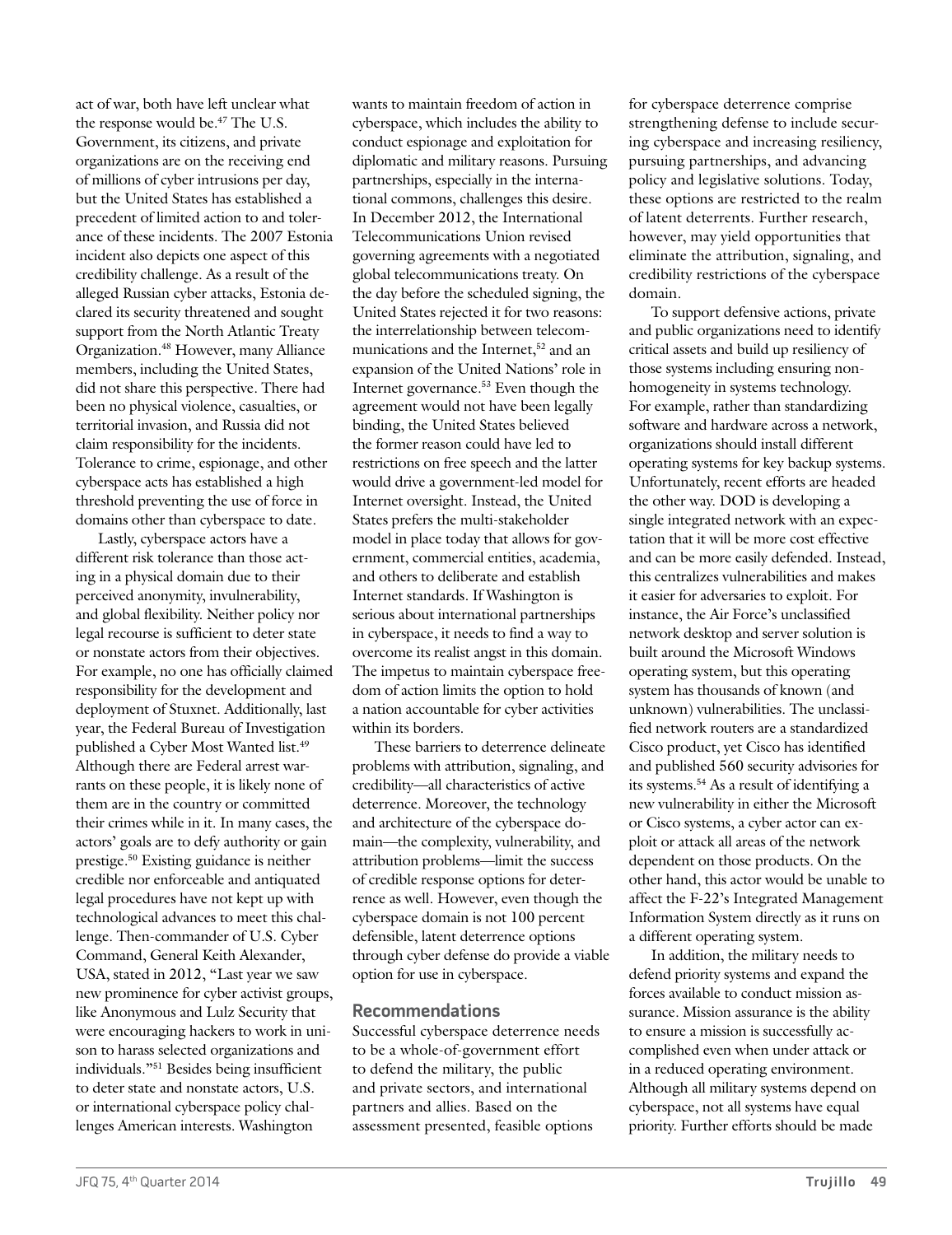to exercise with degraded cyberspace capabilities to identify critical priorities and determine the necessary forces and resources for defense. However, this is not just a military issue. The critical infrastructure of the United States is also at risk. In coordination with DOD and the Department of Homeland Security, the National Guard conducts mission assurance assessments for critical defense industrial base and prioritized critical infrastructure and key resource assets.<sup>55</sup> Increased growth in this program would expand the available defenses and resiliency for the Nation and increase its latent deterrent capabilities.

To further strengthen defenses, the U.S. Government should incentivize the public and private sectors to take steps that will compel them to assure others they have not been maliciously compromised. Unlike the pursuit of regulatory solutions, incentives would drive an increase in cybersecurity. For example, U.S. Transportation Command has modified contracting language to require companies to provide information assurance data and report compromises.56 In return, the command shares information with contractors to enhance their cybersecurity. This effort could be enhanced by linking contracting bonuses or profit opportunities to specific cybersecurity postures. The U.S. Government, on the other hand, could establish guidelines to provide tax breaks or subsidies for compliance with certain standards.

In the pursuit of partnerships, Washington should engage internationally to establish cyberspace norms. Lack of norms has led to a substantial gray area exploited by state and nonstate actors alike. In 2011, China, Russia, and others submitted an International Code of Conduct for Information Security to the United Nations as a possible starting point for the development of these norms.57 The United Kingdom has also hosted two international conferences on the subject.58 However, different nations have different priorities and interests in the pursuit of the normalization of cyberspace. The United States seeks to ensure freedom of access while enhancing the security of networks. Other countries,

such as Russia and China, focus on the risk of freedom of access to their political stability. One recommendation would engage the United States with those countries, whether they are allies, partners, or friends, who have similar interests to address these issues from a common platform. Although a broad agreement may not be possible at this time, steps are needed toward improving overall security in the cyberspace environment.

Another area to improve is advancing policy and legal options. Legislation lags behind the speed of innovation in cyberspace. The development of warfare and corresponding law for other domains has been refined over decades, as in the case of air and space, or centuries. In cyberspace, technological progress has been exponential, but corresponding domestic and international law is decades behind schedule. This status quo hinders the pursuit and prosecution of criminal actors due to the global nature of cyberspace. The U.S. Government needs to assign greater resources to address this problem today. Policy can also support deterrence goals, but it needs to be clearly stated, credible, and consistent.

Lastly, the U.S. Government and DOD should advocate for greater research and development to increase attribution and systems security and to support an evolution of the cyberspace domain toward a more secure and robust environment. For example, improvement in identity management has shown significant results in deterring attacks. Implementation of the DOD Common Access Card reduced intrusions into military networks by over 50 percent.59 Ultimately, cyberspace attacks are possible only because networks and systems have flaws.<sup>60</sup> If the United States can eliminate those flaws, additional cyberspace deterrent options may become available.

### **Conclusion**

In 1982, an American satellite detected a large blast in Siberia that turned out to be an explosion of a Soviet gas pipeline.61 This explosion, which was the result of a deliberate action by the CIA to tamper with the software in the computer control system, represented the

first cyber attack of its kind in history. This attack demonstrated the use of a weapon that ignored physical defenses and deterrent threats and showed "the U.S. was willing to use malware against a hostile, nuclear-armed superpower without concern of attribution or threat of retaliation."62 If the United States is not deterred, how can it ensure others would be?

Deterrence through cyberspace *by means of* cyberspace is limited due to its inherent character and purpose. The anonymity, global reach, scattered nature, and interconnectedness of the domain reduce the effectiveness of deterrence and can render it useless.<sup>63</sup> In this environment, developing deterrents or a deterrent strategy against state or nonstate actors does have some utility. Even though the man-made nature of the domain hinders the attribution, signaling, and credibility required for active deterrence, all cyber actors do want to accomplish something, and defensive deterrence is more effective in cyberspace than attempting to impose costs.64 Defensive deterrence, however, is a whole-of-government, whole-of-nation effort. The U.S. military is focused on defending its own networks, but there is a lack of effort to defend the national infrastructure. Through understanding the limits of cyberspace deterrence, strategists, policymakers, and planners can advance policy and doctrine that will rise to the challenges presented in this warfighting domain. Nevertheless, additional research may one day overcome these limits to cyberspace deterrence. **JFQ**

# **Notes**

1 Sun Tzu, *The Art of War*, trans. Samuel B. Griffith (New York: Oxford University Press, 1963), 77.

2 Thucydides, *History of the Peloponnesian War*, trans. Benjamin Jowett, available at <www.perseus.tufts.edu/hopper/text?doc=Pers eus%3Atext%3A1999.04.0105%3Abook%3D4% 3Achapter%3D59>.

3 Joint Publication (JP) 3-0, *Joint Operations* (Washington, DC: The Joint Staff, August 11, 2011), I-1.

4 JP 5-0, *Joint Operation Planning* (Washington, DC: The Joint Staff, August 11, 2011), E-1.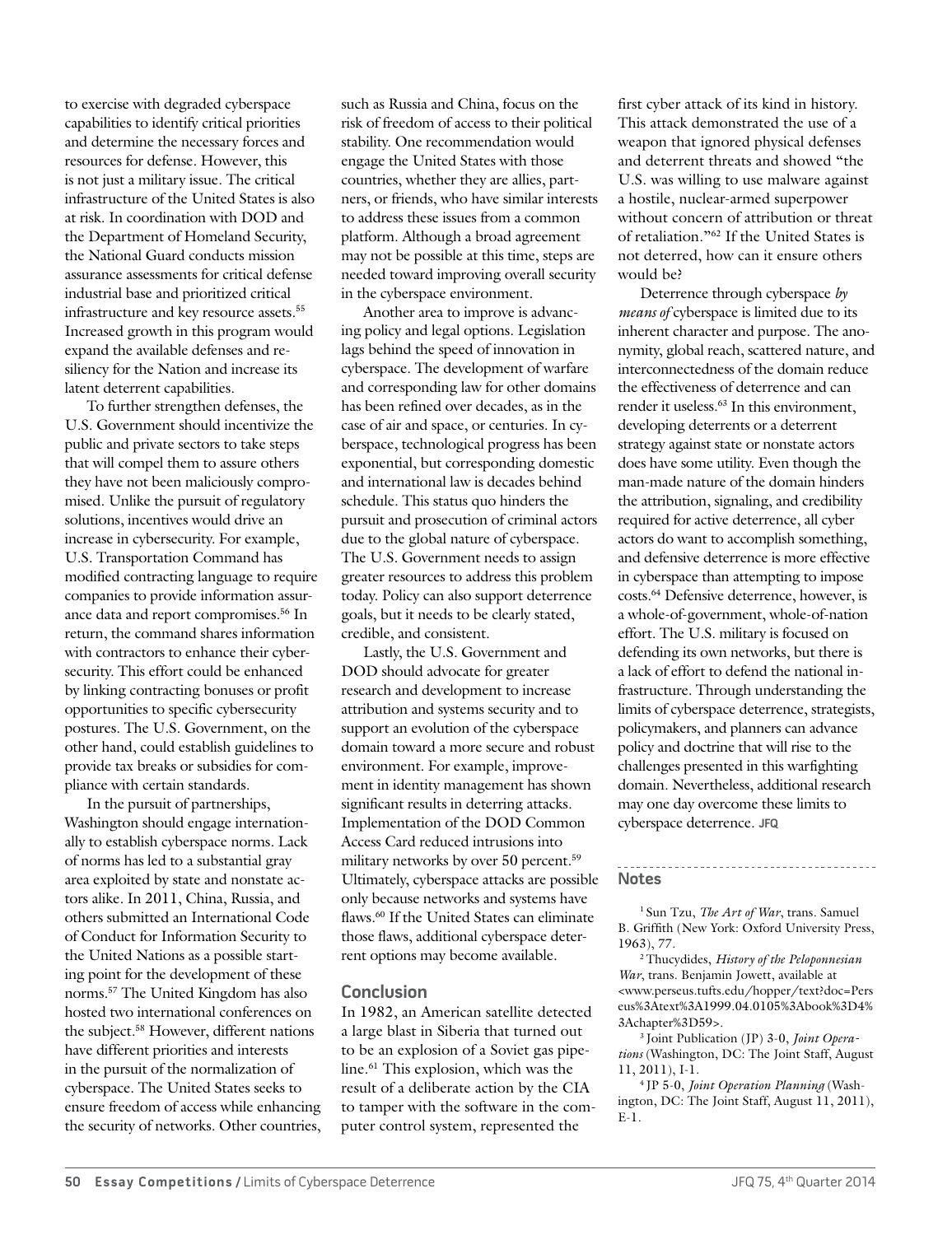

F-15 Eagle departs during mission employment phase exercise at Nellis Air Force Base that incorporates Air Force capabilities in diverse scenarios including aircraft with space and cyberspace assets (U.S. Air Force/Brett Clashman)

5 The White House, "Remarks by the President on Securing Our Nation's Cyber Infrastructure," May 29, 2009, available at <www. whitehouse.gov/the\_press\_office/Remarks-bythe-President-on-Securing-Our-Nations-Cyber-Infrastructure>.

6 JP 1-02, *Department of Defense Dictionary of Military and Associated Terms* (Washington, DC: The Joint Staff, April 2001), 64.

7 Kadir Alpaslan Demir, "Challenges of Weapon Systems Software Development," *Journal of Naval Science and Engineering* 5, no. 3 (2009), 106.

8 Joseph Menn, "Founding father wants secure 'Internet 2,'" *Financial Times*, October 11, 2011, available at <www.ft.com/intl/ cms/s/2/9b28f1ec-eaa9-11e0-aeca-00144feab49a.html#axzz2nm8mMPNV>.

<sup>9</sup> "Where There is Smoke, There is Fire: South Asian Cyber Espionage Heats Up," *ThreatConnect.com*, August 2, 2013, available at <www.threatconnect.com/news/ where-there-is-smoke-there-is-fire-south-asiancyber-espionage-heats-up/>; Norman Shark, "Operation Hangover: Unveiling an Indian Cyberattack Infrastructure," *NormanShark. com*, May 2013.

10 Bob Brewin, "NSA Director Calls for a Cyberspace Monroe Doctrine," *Nextgov.com*, May 6, 2009, available at <www.nextgov.com/ cybersecurity/2009/05/nsa-director-calls-fora-cyberspace-monroe-doctrine/43773/>.

 $11$  IP 3-0, GL-9.

12 Department of Defense (DOD), *Deterrence Operations Joint Operating Concept, Ver. 2.0*, December 2006, 3.

13 John B. Sheldon, *Space Power and Deterrence: Are We Serious?* Policy Outlook (Washington, DC: The George C. Marshall Institute, November 2008), 1.

14 Martin C. Libicki, *Cyberdeterrence and Cyberwar* (Santa Monica, CA: RAND, 2009), 7.

15 Edward N. Luttwak, *The Political Uses of Sea Power* (Baltimore: The Johns Hopkins University Press, 1974), 4.

16 Peter Marquez, "Space Deterrence: The Prêt-á-Porter Suit for the Naked Emperor," in *Returning to Fundamentals: Deterrence and U.S. National Security in the 21<sup>st</sup> Century*, 10 (Washington, DC: The George C. Marshall Institute, August 2011).

<sup>17</sup> Defense Threat Reduction Agency and U.S. Strategic Command Center for Combating WMD and Standing Joint Force Headquarters–Elimination, "Nuclear Forensics and Attribution," available at <www.dtra.mil/Missions/ NuclearDetectionForensics/Forensics.aspx>.

<sup>18</sup>*Quadrennial Defense Review Report* (Washington, DC: DOD, February 6, 2006), 4.

19 Sandra Erwin, "Cyber Command Wrestling with Unresolved Technology Policy Issues," *National Defense*, March 2, 2011, available at <www.nationaldefensemagazine. org/blog/lists/posts/post.aspx?ID=341>.

20 President William J. Clinton, Executive Order 13010, "Critical Infrastructure Protection," *Federal Register* 61, no. 138 (July 17, 1996), available at <www.gpo.gov/fdsys/pkg/ FR-1996-07-17/pdf/96-18351.pdf>.

<sup>21</sup>*Quadrennial Defense Review Report*, 25.

<sup>22</sup>*The National Security Strategy of the United States of America* (Washington, DC: The White House, September 2002), 15.

<sup>23</sup> Air Force Doctrine Document 3-12, *Cyberspace Operations* (Washington, DC: Headquarters Department of the Air Force, July 15, 2010, incorporating change 1, November 30, 2011), mentions *deterrence* only in a description of the purpose of the "offensive" principle